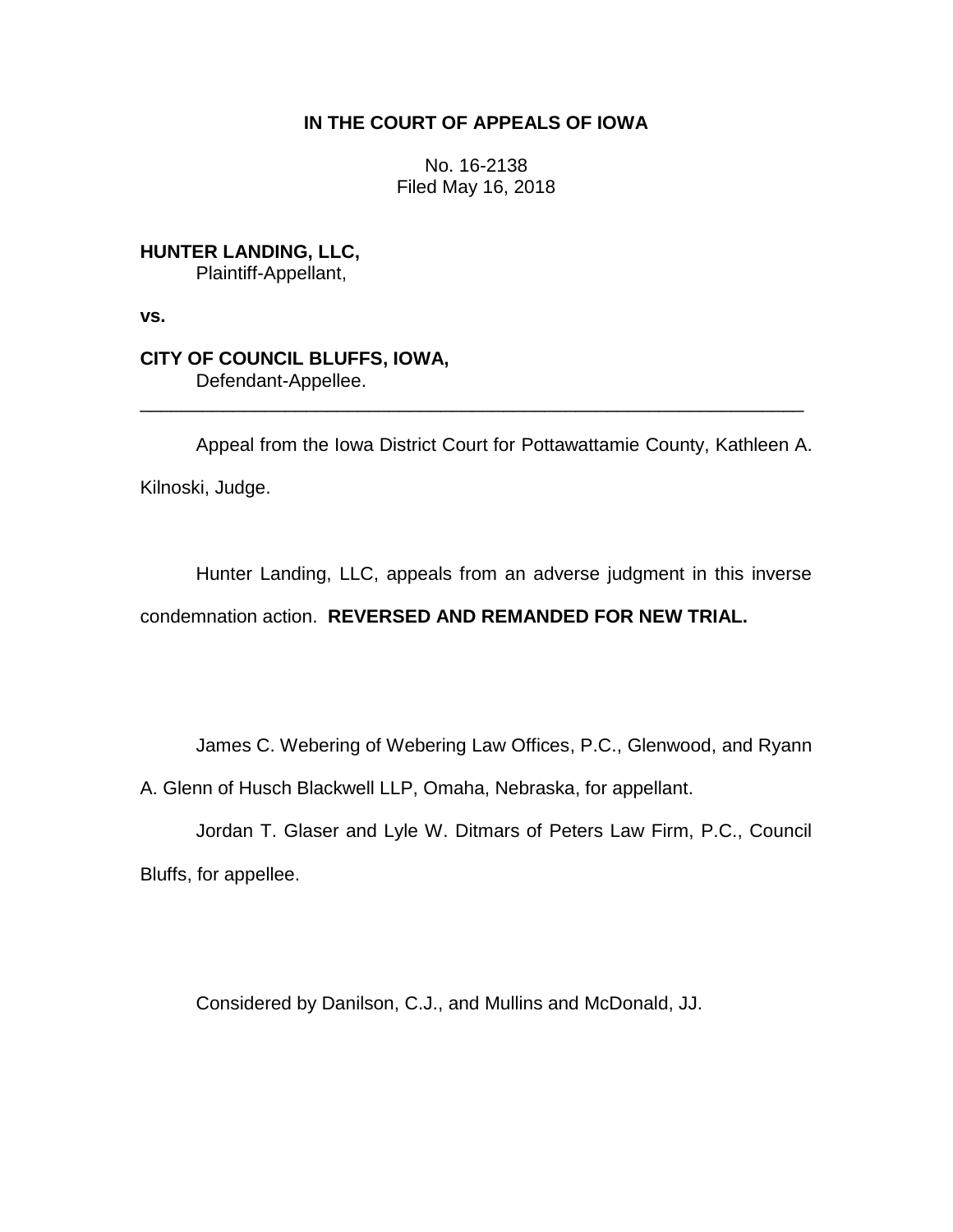#### **DANILSON, Chief Judge.**

The central question in this appeal is whether Hunter Landing, LLC, is entitled to a new trial because of a faulty jury instruction on inverse condemnation. Because we conclude the instruction was a misstatement of the law, we reverse and remand for a new trial.

#### **I. Background Facts and Proceedings.**

Hunter Landing, LLC (Hunter Landing) owns about twelve acres along the Missouri River near the City of Council Bluffs (City). Five houses, a duplex, and a mobile home existed on the acreage pursuant to a conditional-use permit issued to the prior owners, which allowed "weekend cabins and/or summer cottages."

In May 2011, a flood inundated the area, including the Hunter Landing property, resulting in a disaster proclamation by the Governor and a proposed buyout and destruction of flooded properties by the City (in large part with federal funds to be obtained via a Hazard Mitigation Grant Program Agreement). In September, the City's building inspector was able to gain entry onto the Hunter Landing property to inspect buildings for damage by the flood. The inspector declared six residential structures on the Hunter Landing property as "unsafe and unfit for human occupancy." Using a damage estimator provided by the Federal Emergency Management Agency, the inspector determined all but one residential structure was more than fifty percent damaged and, consequently, subject to demolition. After a review, one additional structure was found not to require demolition.

In December, the City notified Gail Hunter, as representative of Hunter Landing,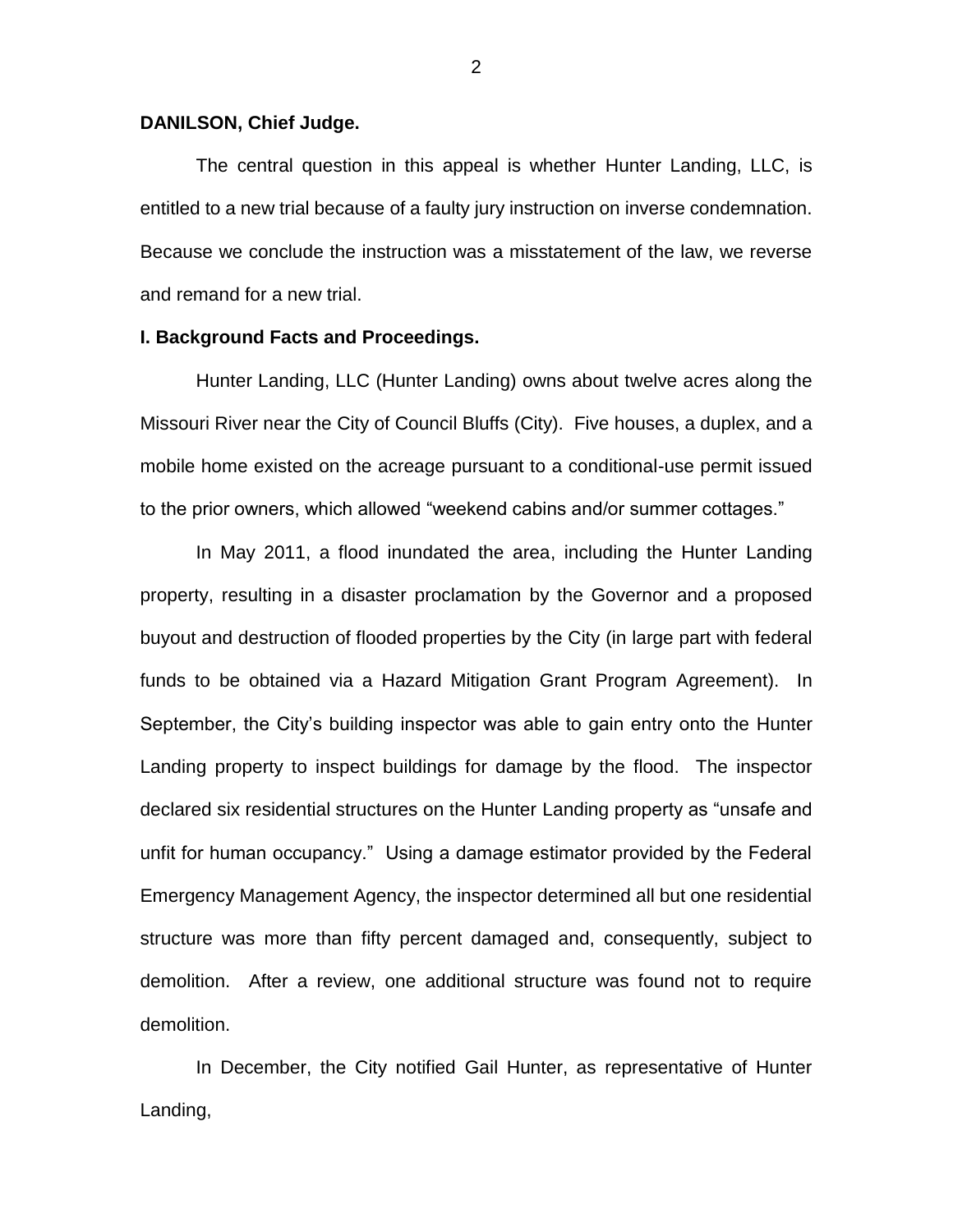Please be advised that the City of Council Bluffs has performed site damage assessments to the property located at attached legal description, which was inundated by flood waters during the 2011 flood event. Structure(s) which you own in the area have been identified as having substantially damaged or destroyed structures and are classified as an imminent threat to the public health. These structures are hereby ordered condemned and to be demolished in accordance with the City Code.

Please be advised the City of Council Bluffs is giving you sixty (60) days from receipt of this notice to remove all residential structures from the property (see attached photo). If the residential structures are not removed in the time specified, the City will remove them from your property and bill you . . . .

The City demolished the condemned structures. During that process,

subsurface equipment and structures were damaged or destroyed. Electrical lines

were removed by the power company.

Two appraisals were prepared for the City in anticipation of offering to buy

the Hunter Landing property. The average of the two appraisals found the preflood

market value was \$485,000. However, because the property was subject to four,

100-year leases and all the lessees would not voluntarily terminate their leases,

the buyout did not occur.

After the 2011 flood, the City amended its floodway ordinance. With respect

to future construction, the amended ordinance stated:

If any nonconforming use or structure is destroyed by any means, including flood, it shall not be reconstructed if the cost is more than fifty (50) percent of the market value of the structure before the damage occurred, unless it is reconstructed in conformity with the provisions of the Municipal floodway ordinance.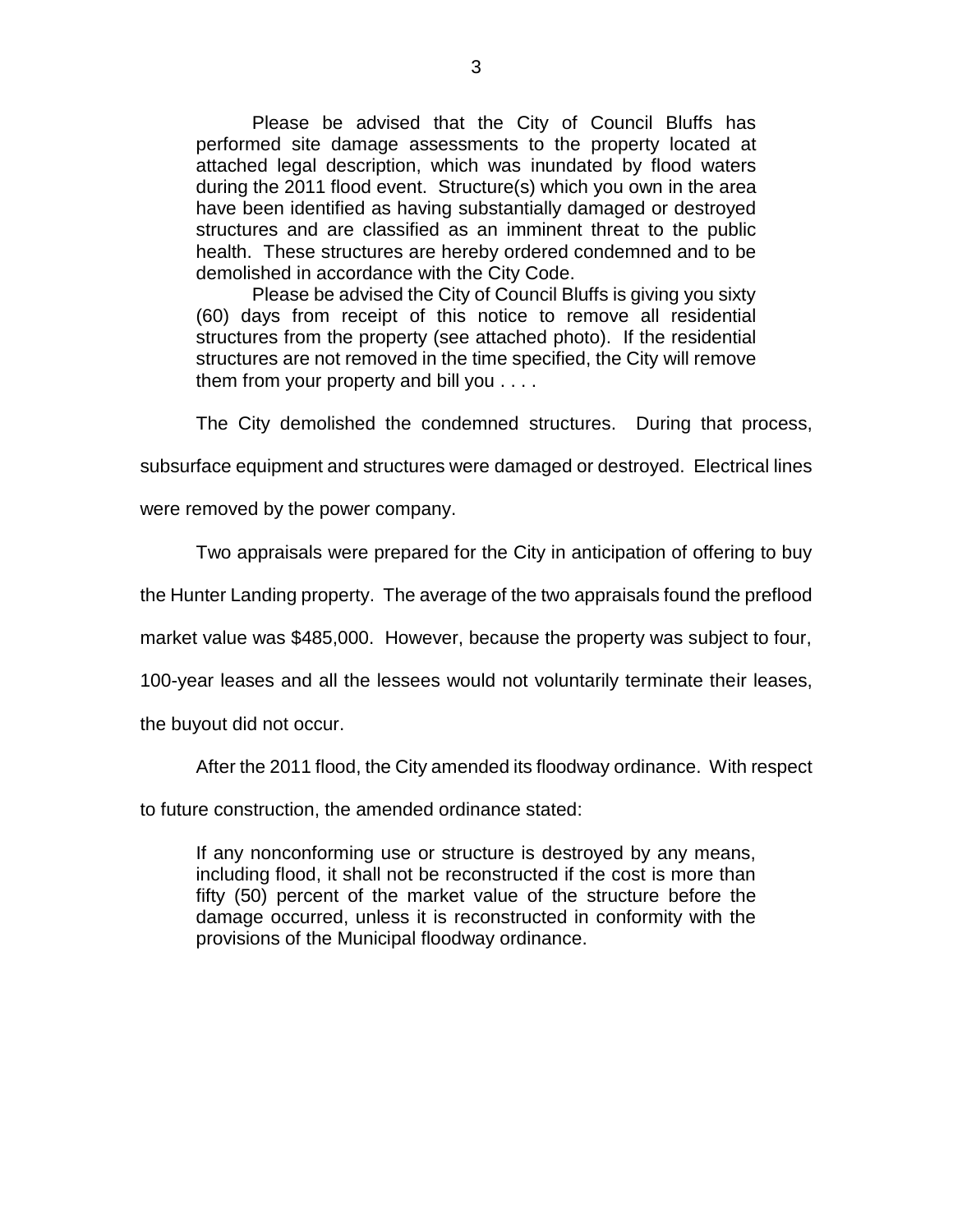Hunter Landing brought this action against the City for inverse

condemnation. 1 After the presentation of evidence, the court proposed these jury

instructions:

 $\overline{a}$ 

## **INSTRUCTION NO. 14**

Hunter Landing claims the City of Council Bluffs inversely condemned its property by limiting the right of direct access to the property, restricting the highest and best use of the property, removing buildings, removing electrical power to operate a water well system, removing drainage tubes, and removing septic systems.

The City of Council Bluffs denies that it inversely condemned Hunter Landing property, denies that Hunter Landing has proven damages, and denies that Hunter Landing is owed any compensation.

If you determine that the City of Council Bluffs inversely condemned Hunter Landing property, you are to decide the amount of damage Hunter Landing has suffered which must be computed under the rules explained in these instructions.

## **INSTRUCTION NO. 15**

Land-use regulation does not constitute inverse condemnation requiring compensation if it substantially advances a legitimate state interest. There are two exceptions. When the regulation (1) involves a permanent physical invasion of the property or (2) denies the owner all economically beneficial or productive use of the land, the State must pay just compensation.

When the regulation denies the owner all economically beneficial or productive use of the land, the City—under limited circumstances—may resist payment of compensation. The limited circumstances include those instances where it can be shown that the property owner's property rights never included the right to use the land in the way the regulation forbids. Whether or not the property owner's property rights included the right to use the land in the way the regulation forbids is to be determined under state nuisance and property law.

Hunter Landing objected, asserting Instruction 15 did not provide an

adequate statement of inverse condemnation. It argued,

[T]here is Iowa case law that indicates that even no matter how minor the invasion, a minor invasion by the government on a private

<sup>&</sup>lt;sup>1</sup> Additional claims were also made but are not pursued on appeal. Therefore, we limit our discussion to the one claim.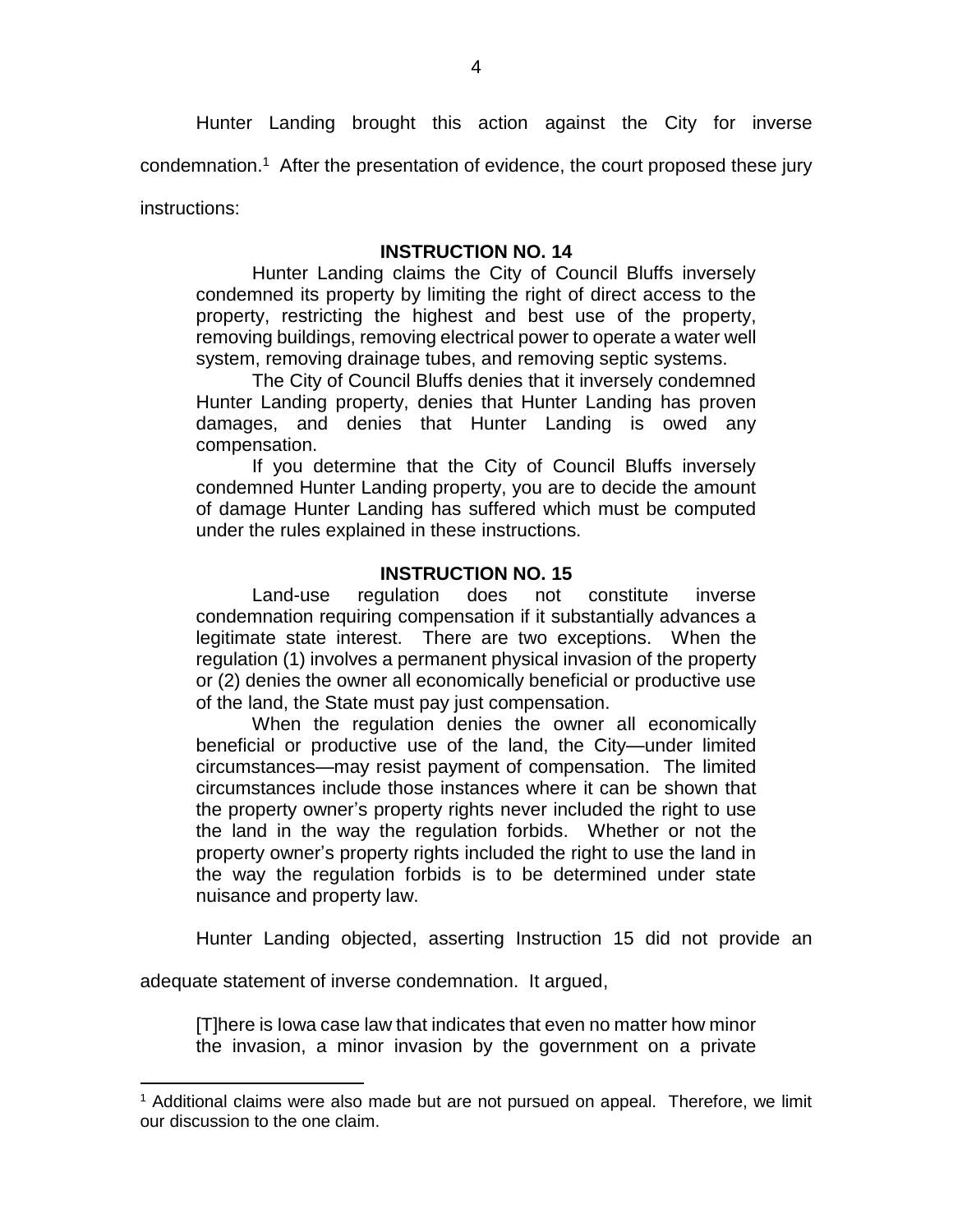property owner's land is still actionable and compensatory, and so I think the language that involves a permanent physical invasion might be problematic based upon the Iowa law.

The court found that the "rest of the instructions" provided the jury "plenty of opportunity to decide the nuances on the kinds of damages that Plaintiff is seeking" and overruled the objection.

The jury found no inverse condemnation occurred and judgment for the City was entered. The court denied Hunter Landing's motion for new trial.

Hunter Landing appeals, contending Instruction 15 is a misstatement of law.

#### **II. Scope and Standard of Review.**

We review challenges to jury instructions for correction of errors at law. *Alcala v. Marriott Int'l, Inc.*, 880 N.W.2d 699, 707 (Iowa 2016). "Reversal is warranted if the instructions have misled the jury. Prejudicial error occurs when the district court 'materially misstates the law.'" *Deboom v. Raining Rose, Inc.*, 772 N.W.2d 1, 5 (Iowa 2009) (citations omitted).

#### **III. Preservation of Error.**

We find Hunter Landing properly preserved error by its objection to Instruction 15. We acknowledge, as the dissent asserts, that counsel for Hunter Landing did not cite specifically to the *Penn Central* factors in the objection to the jury instruction. But it is not uncommon for an objection to be lodged without reference to a case cite or statute. What is required is that the objection be sufficiently specific to alert the district court to the basis of the complaint so that if there is error the court may correct it before submitting the case to the jury. S*ievers v. Iowa Mut. Ins. Co.*, 581 N.W.2d 633, 638 (Iowa 1998). Here, the district court made no further inquiry for legal support for the objection. We note that in its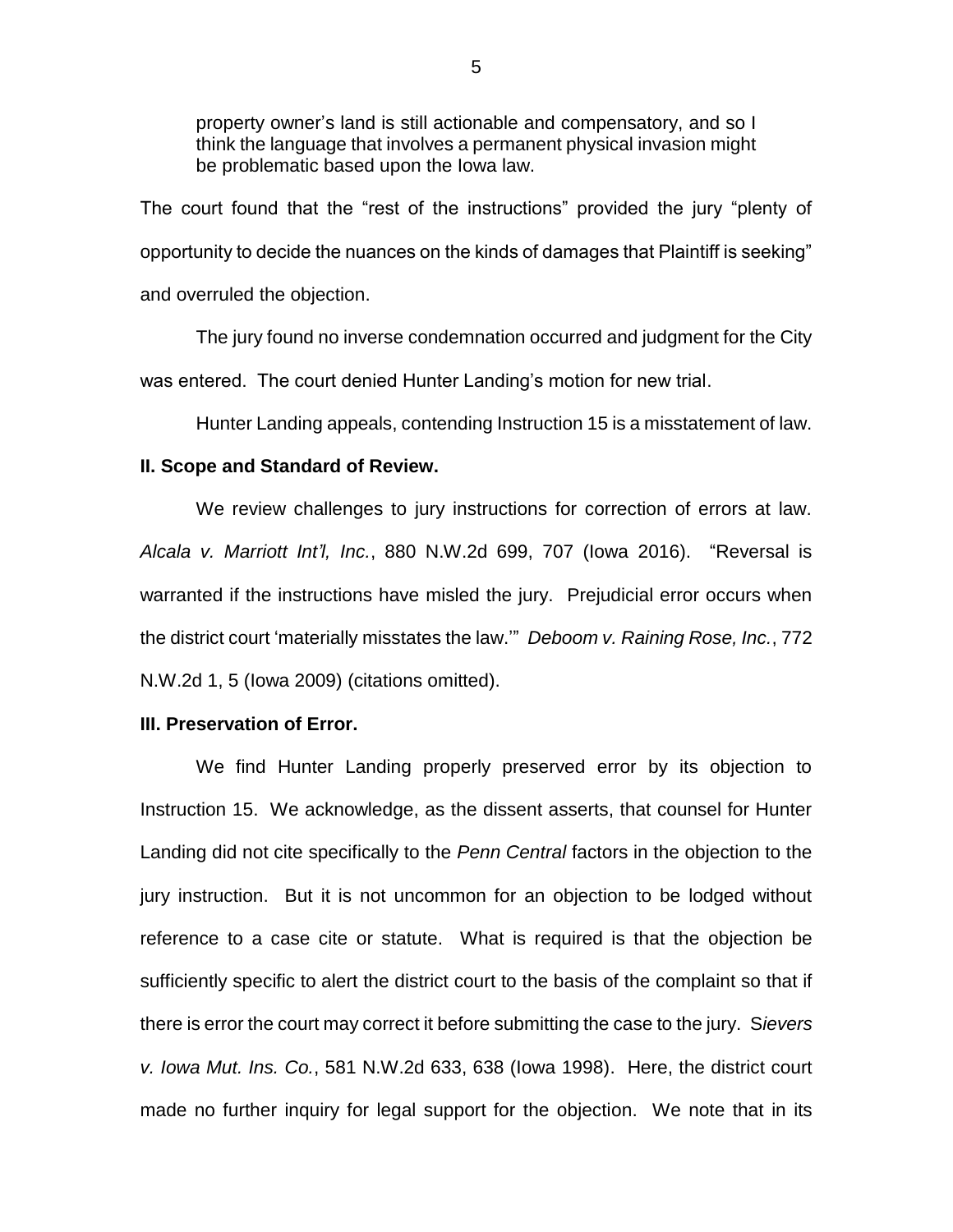resistance to the City's motion for summary judgment, Hunter Landing cited *Fitzgarrald v. City of Iowa City*, 492 N.W.2d 659, 664 (Iowa 1992), for the proposition that damages are proper for any permanent physical invasion and there is no de minimus rule. Moreover, *Fitzgarrald* cites *Penn Central*. *See* 492 N.W.2d at 663, 665. Thus, the district court judge—who was specially assigned to the case—should have been quite familiar with Hunter Landing's argument and the basis for the objection. *See Winger v. CM Holdings, L.L.C.*, 881 N.W.2d 433, 456 n.10 (Iowa 2016) (finding error preserved by general objection where the same issues were arged on motions for summary judgment and directed verdict and, thus, the issues were quite familiar to the district court judge).

#### **IV. Discussion.**

"Inverse condemnation is 'a shorthand description of the manner in which a landowner recovers just compensation for a taking of his property when condemnation proceedings have not been instituted.'" *Hunziker v. State*, 519 N.W.2d 367, 369 (Iowa 1994), *abrogation recognized by City of Eagle Grove v. Cahalan Investments, LLC*, 904 N.W.2d 552, 563 n.14 (Iowa 2017) (citation omitted).

In *Brakke v. Iowa Department of Natural Resources*, 897 N.W.2d 522, 542 (Iowa 2017*)*, the supreme court explained:

Under both the United States and Iowa Constitutions, the government is required to pay just compensation when it "takes" private property for public use. U.S. Const. amend. V; Iowa Const. art. I, § 18. The overarching purpose of the Takings Clause of the United States Constitution is "to bar Government from forcing some people alone to bear public burdens which, in all fairness and justice, should be borne by the public as a whole." *Yancey v. United States*, 915 F.2d 1534, 1539 (Fed. Cir. 1990) (quoting *Armstrong v. United States*, 364 U.S. 40, 49 (1960)).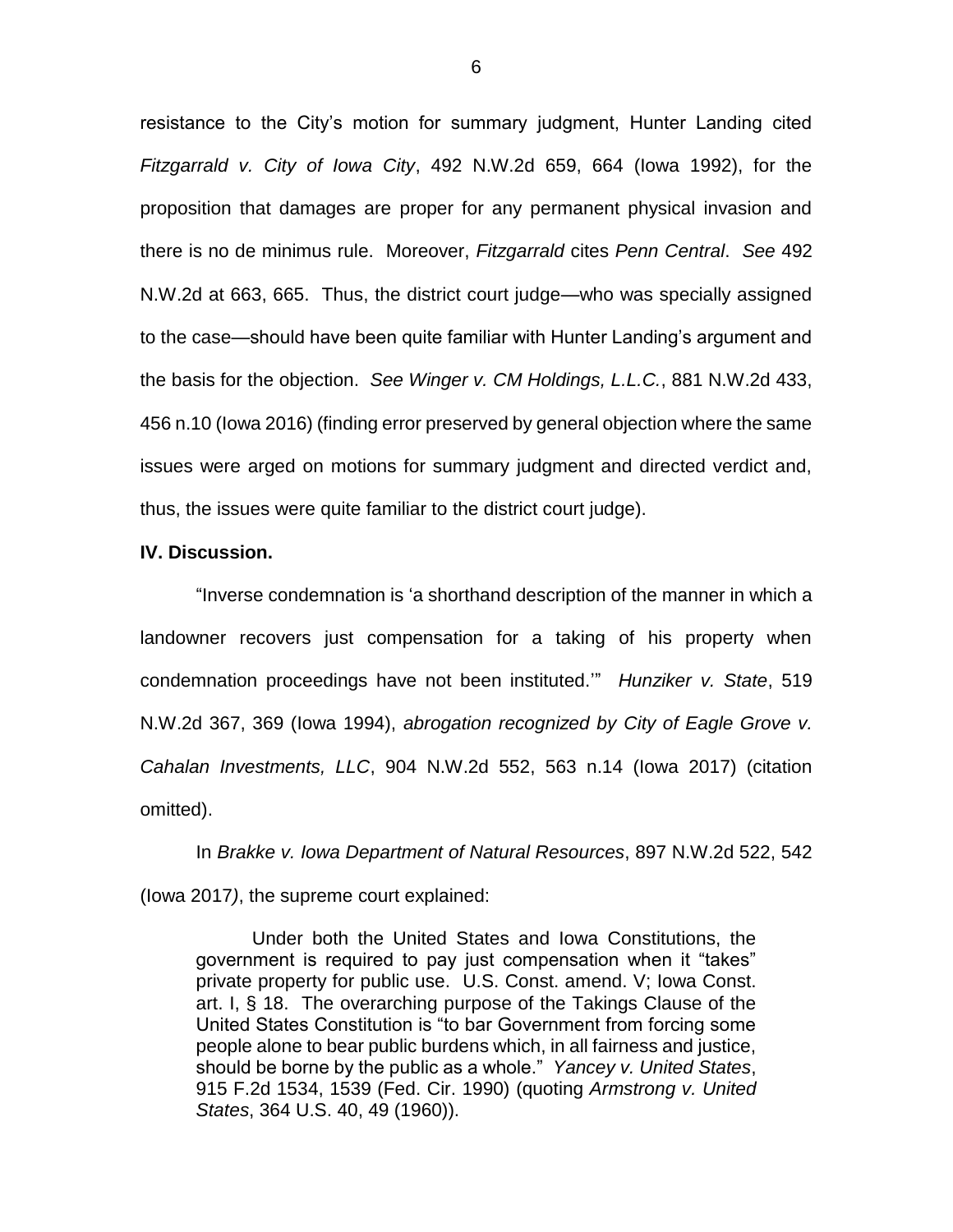The United States Supreme Court has recognized two different types of takings. The first type involves direct government seizure of property that amounts to "a practical ouster of [the owner's] possession." *Lingle v. Chevron U.S.A., Inc.*, 544 U.S. 528, 537 (2005) (alteration in original) (quoting *Lucas v. S.C. Coastal Council*, 505 U.S. 1003, 1014 (1992)).

The second type of taking is a regulatory taking, which occurs "when the government regulates the use of property, through the exercise of its police power" and the regulation "goes too far." *Eagle Grove*, 904 N.W.2d at 562 (citations omitted).

There are three types of regulatory takings:

(1) a per se taking arising from a permanent physical invasion of property, (2) a per se taking arising from regulation that denies the owner all economically beneficial ownership, and (3) a regulatory taking based on the balancing of the three *Penn Central* [*Transportation Co. v. New York City*, 438 U.S. 104 (1978)] factors.

*Id.* (quoting *Brakke*, 897 N.W.2d at 545 (alteration in original)). The three *Penn Central* factors are (1) "[t]he economic impact of the regulation on the claimant," (2) "the extent to which the regulation has interfered with distinct investmentbacked expectations," and (3) the "character of the government action." 438 U.S. at 124; *see Eagle Grove*, 904 N.W.2d at 562 n.13.

At trial, the district court instructed the jury only as to the per se takings noted in *Brakke*. The jury was not instructed on the third type of regulatory taking involving the *Penn Central* factors. The court erred in so instructing the jury. *See Weyerhaeuser Co. v. Thermogas Co.*, 620 N.W.2d 819, 823-24 (Iowa 2000) ("Parties are entitled to have their legal theories submitted to the jury if they are supported by the pleadings and substantial evidence in the record." (citation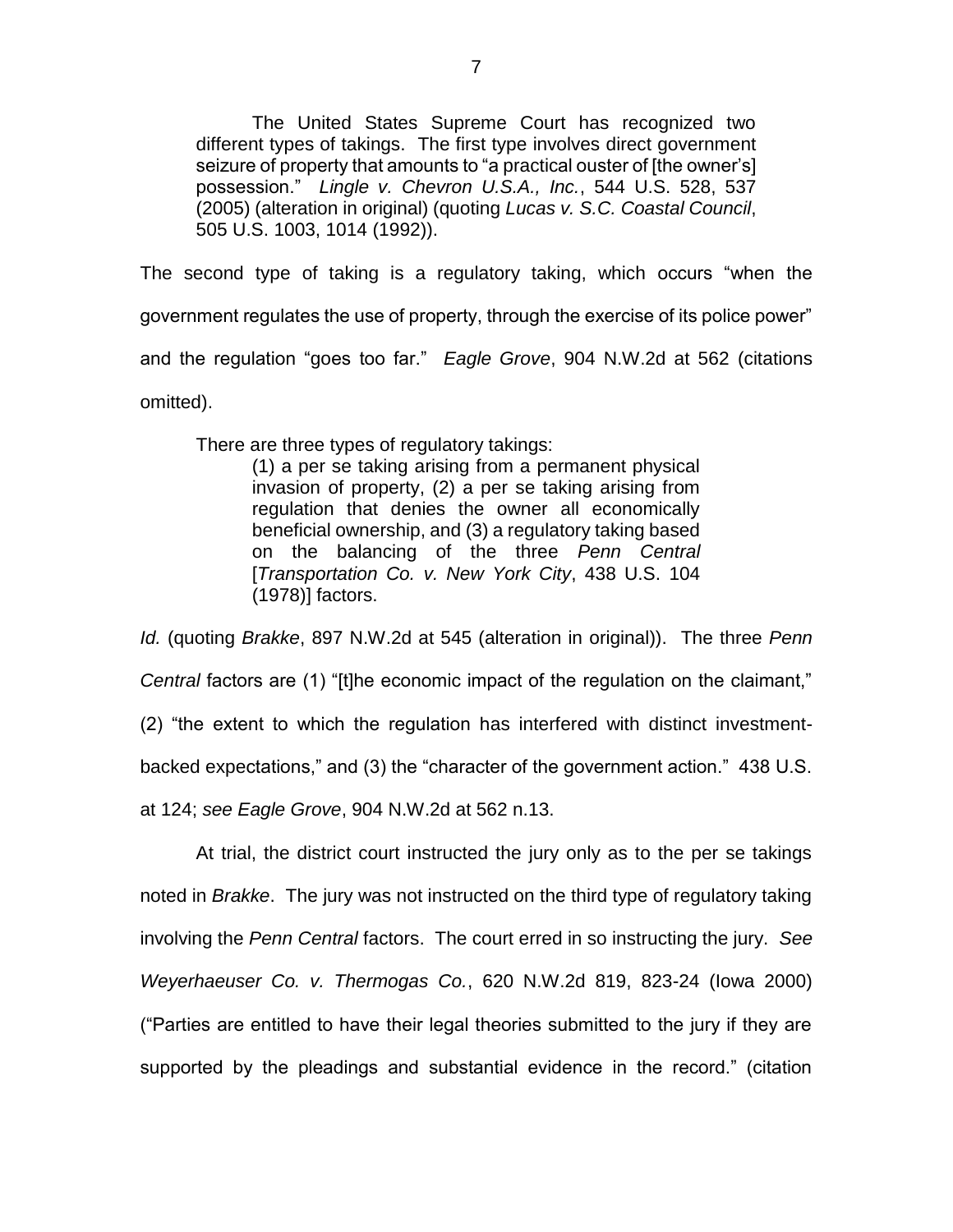omitted)). The instructional error was compounded when the City, in closing argument stressed:

The burden of proof here is on [Hunter Landing], not on the [City]. They have to prove by a preponderance of the evidence that the City took Mr. Hunter's land or deprived him of any [use] for inverse condemnation, which is what they're saying, we took his land, they—[Hunter Landing] has to prove that there was a permanent physical invasion of the property or denies the owner all economically beneficial or productive use of the land.

Without instruction on the third type of regulatory taking, the court denied Hunter Landing of having the jury consider its theory of recovery. Moreover, the court erred in conflating "the kinds of damages that [Hunter Landing] is seeking" with its legal theory. Contrary to the district court's belief that the jury could discern the damages sought by Hunter Landing, the jury could not reach the issue of damages without first determining that Hunter proved inverse condemnation. Under the instruction given, the jury could not find any City action short of "a permanent physical invasion" or a denial of "all economically beneficial ownership" constituted a taking. *Cf. Kelley v Story Cty. Sheriff*, 611 N.W.2d 475, 480 (Iowa 2000) (noting "[t]he point at which police power becomes so oppressive that it results in a taking is determined on a case-by case basis" and discussing the "ad hoc approach applies a balancing test that is essentially one of reasonableness, which asks whether the collective benefits of the regulatory action outweigh the restraint imposed upon the property owner" (citation omitted)).

We are not persuaded by the City's assertion that Instruction 14 addressed this deficiency. In fact, Instruction 14 does nothing but set forth Hunter Landing's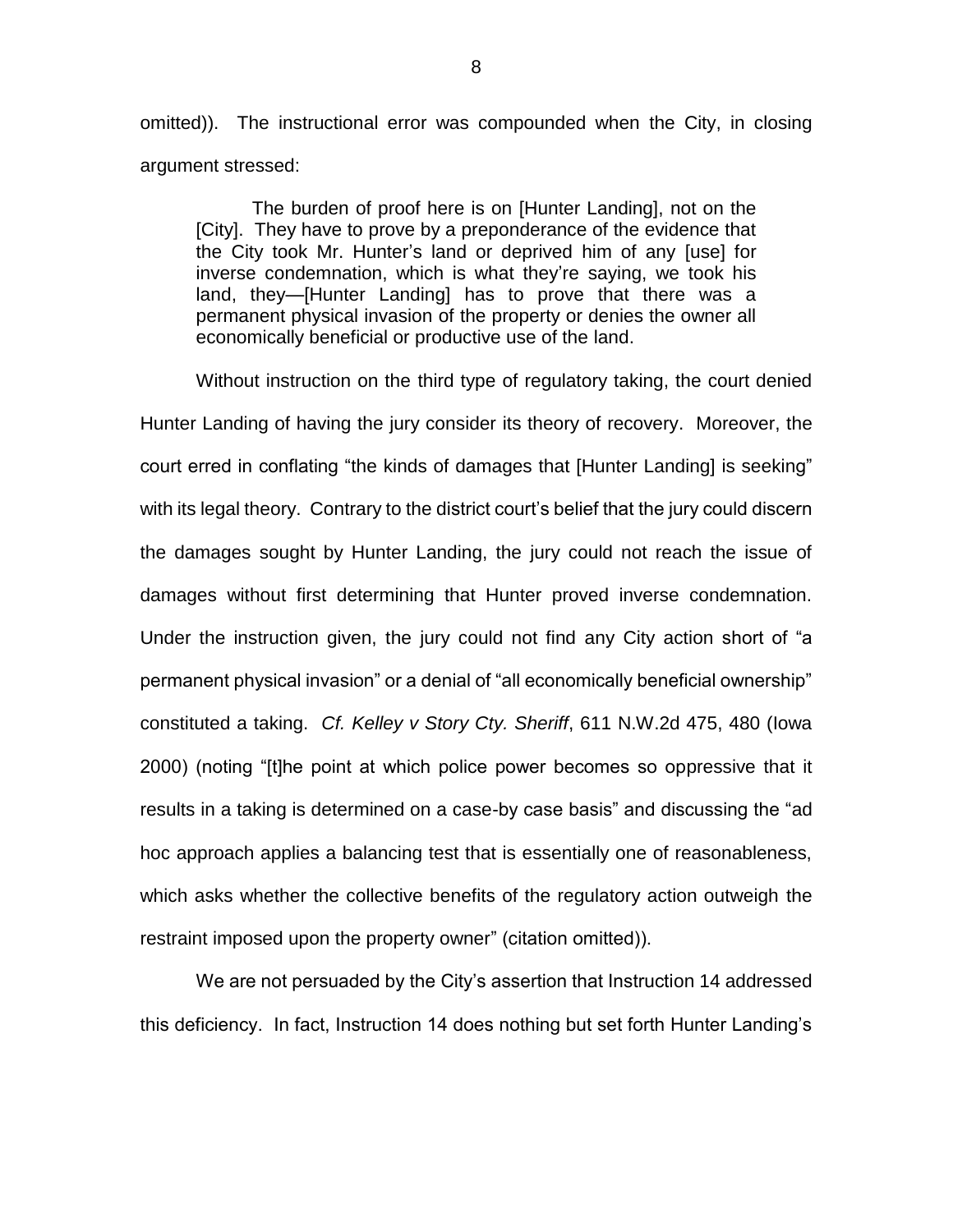allegation<sup>2</sup> and the City's denial of wrongdoing. Nothing in the jury instructions can be read to allow the jury to find a regulatory taking had occurred where Hunter Landing did not show a permanent physical invasion or a denial of *all* economically beneficial ownership. We reverse and remand for a new trial.

## **REVERSED AND REMANDED FOR NEW TRIAL.**

Mullins, J., concurs; McDonald, J., dissents.

 $\overline{a}$ 

 $2$  The City quotes this portion of the instruction: "Hunter Landing claims the City of Council Bluffs inversely condemned its property by limiting the right of direct access to the property, restricting the highest and best use of the property, removing buildings, removing electrical power to operate a water well system, removing drainage tubes, and removing septic systems."